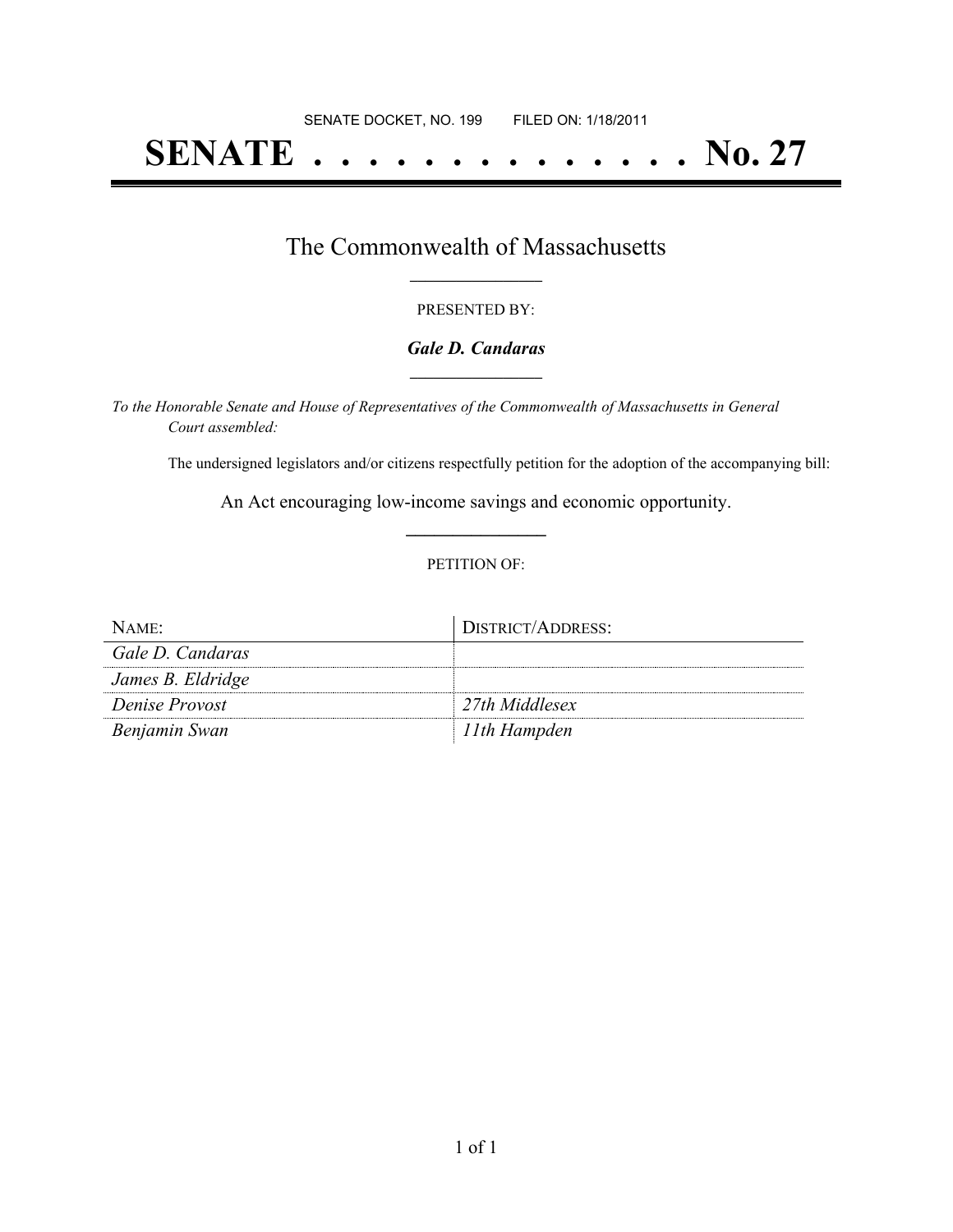# SENATE DOCKET, NO. 199 FILED ON: 1/18/2011 **SENATE . . . . . . . . . . . . . . No. 27**

By Ms. Candaras, petition (accompanied by bill, Senate, No. 27) of Gale D. Candaras, James B. Eldridge, Denise Provost and Benjamin Swan for legislation to encourage low-income savings and economic opportunity [Joint Committee on Children, Families and Persons with Disabilities].

### [SIMILAR MATTER FILED IN PREVIOUS SESSION SEE SENATE, NO. *30* OF 2009-2010.]

# The Commonwealth of Massachusetts

**\_\_\_\_\_\_\_\_\_\_\_\_\_\_\_ In the Year Two Thousand Eleven \_\_\_\_\_\_\_\_\_\_\_\_\_\_\_**

An Act encouraging low-income savings and economic opportunity.

Be it enacted by the Senate and House of Representatives in General Court assembled, and by the authority *of the same, as follows:*

| $\mathbf{1}$   | Section 111 of Chapter 5 of the Acts of 1995 is hereby amended by adding at                      |
|----------------|--------------------------------------------------------------------------------------------------|
| $\overline{2}$ | the end of the third sentence the following words:--; provided, however, that up to \$10,000 of  |
| 3              | lump sum income shall be disregarded as income and excluded as an asset if within 30 days of its |
| $\overline{4}$ | receipt it is deposited in a separate identifiable account as a financial institution, community |
| 5              | development corporation or other non-profit agency approved by the department to establish and   |
| 6              | administer such financial accounts. Withdrawals from such an account may only be for the         |
| 7              | purposes identified in subparagraph (a) through (e):                                             |
| 8              | (a) Expenses for education or job training to attend an accredited or approved                   |

9 education or training institution;